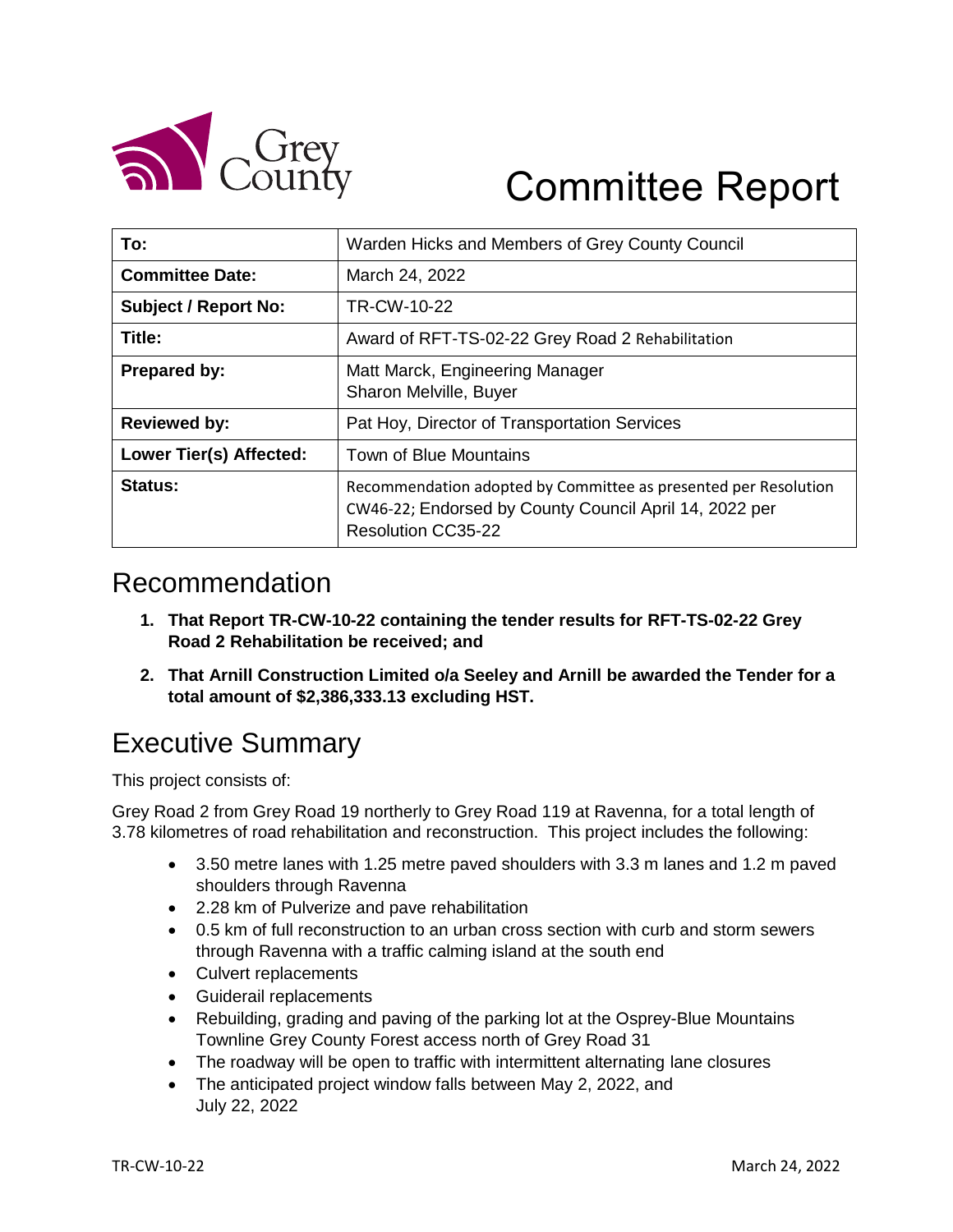The rebuilding and expansion of the parking lot at the Osprey-Blue Mountains Townline Grey County Forest access was requested and budgeted by the planning department and incorporated into this project to garner a competitive bid based on the scale of this project. The parking area is approximately 5.5 km south of the south project limit. Planning staff are currently considering alternative parking improvements, therefore this portion of the project may be modified.

The road project is necessary to address the deteriorated condition of the existing roadway and upgrade the storm system in Ravenna.

It is recommended to award RFT-TS-02-22 to Arnill Construction Limited o/a Seeley and Arnill for the bid amount of \$2,386,333.13 excluding HST.

# Background and Discussion

The Tender was posted on the Grey County website from February 10, 2022, until March 3, 2022. The bids received are shown below:

### *RFT-TS-02-22 Tender Results*

| #  | Name of Bidder                                    | Bid Amount - (excl. taxes) |
|----|---------------------------------------------------|----------------------------|
| 1. | Arnill Construction Limited o/a Seeley and Arnill | \$2,386,333.13             |
| 2. | <b>Cox Construction Limited</b>                   | \$2,653,131.22             |
| 3. | E.C. King Contracting                             | \$2,589,550.18             |
| 4. | Walker Construction Grey-Bruce, HSC               | \$2,479,081.74             |

# Legal and Legislated Requirements

None.

# Financial and Resource Implications

#### *Project Funding*

| <b>Item</b>                           | <b>Excluding HST</b> | <b>Net HST</b> |
|---------------------------------------|----------------------|----------------|
| Approved Total Project Budget Capital | \$2,530,463.84       | \$2,575.000.00 |
| <b>Planning Budget Funding</b>        | \$73,702.83          | \$75,000.00    |
| <b>Total Available Budget</b>         | \$2,604,166.67       | \$2,650,000.00 |
| <b>Tender Award Amount</b>            | \$2,386,333.13       | \$2,428,332.59 |
| Construction Contingency (10%)        | \$238,633.31         | \$242,833.26   |
| <b>Total Tender Projected Costs</b>   | \$2,624,966.44       | \$2,671,165.85 |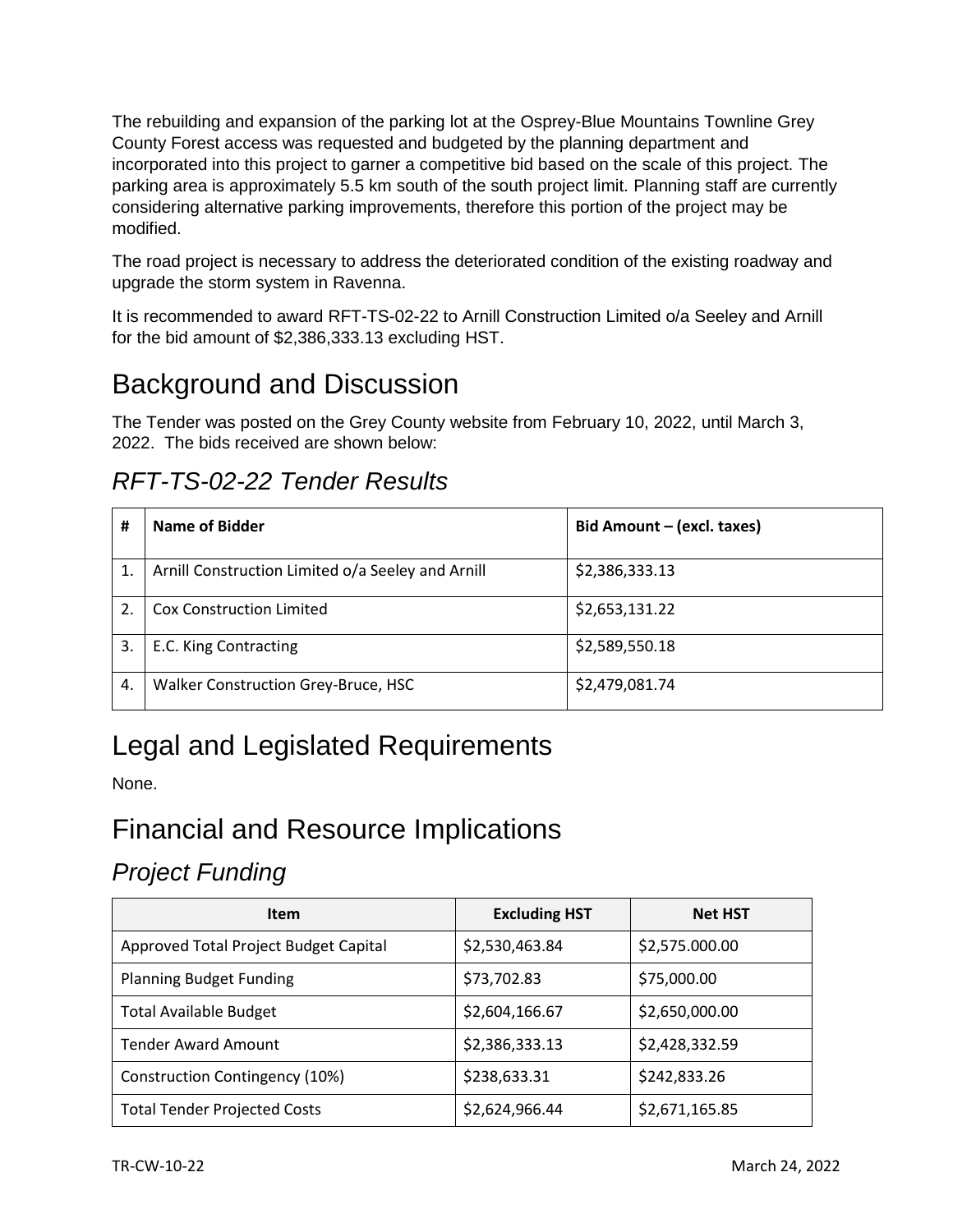The total project amount is over budget by \$21,165.85 These funds will be drawn from the 2022 capital construction surplus, or if none, transportation reserves.

The ten percent contingency is being applied to cover off any possible fluctuations in the Asphalt Cement Index and any unexpected field issues.

# Relevant Consultation

- ☒ Internal
- ☐ External

#### Appendices and Attachments

TR-CW-10-22 Location Map